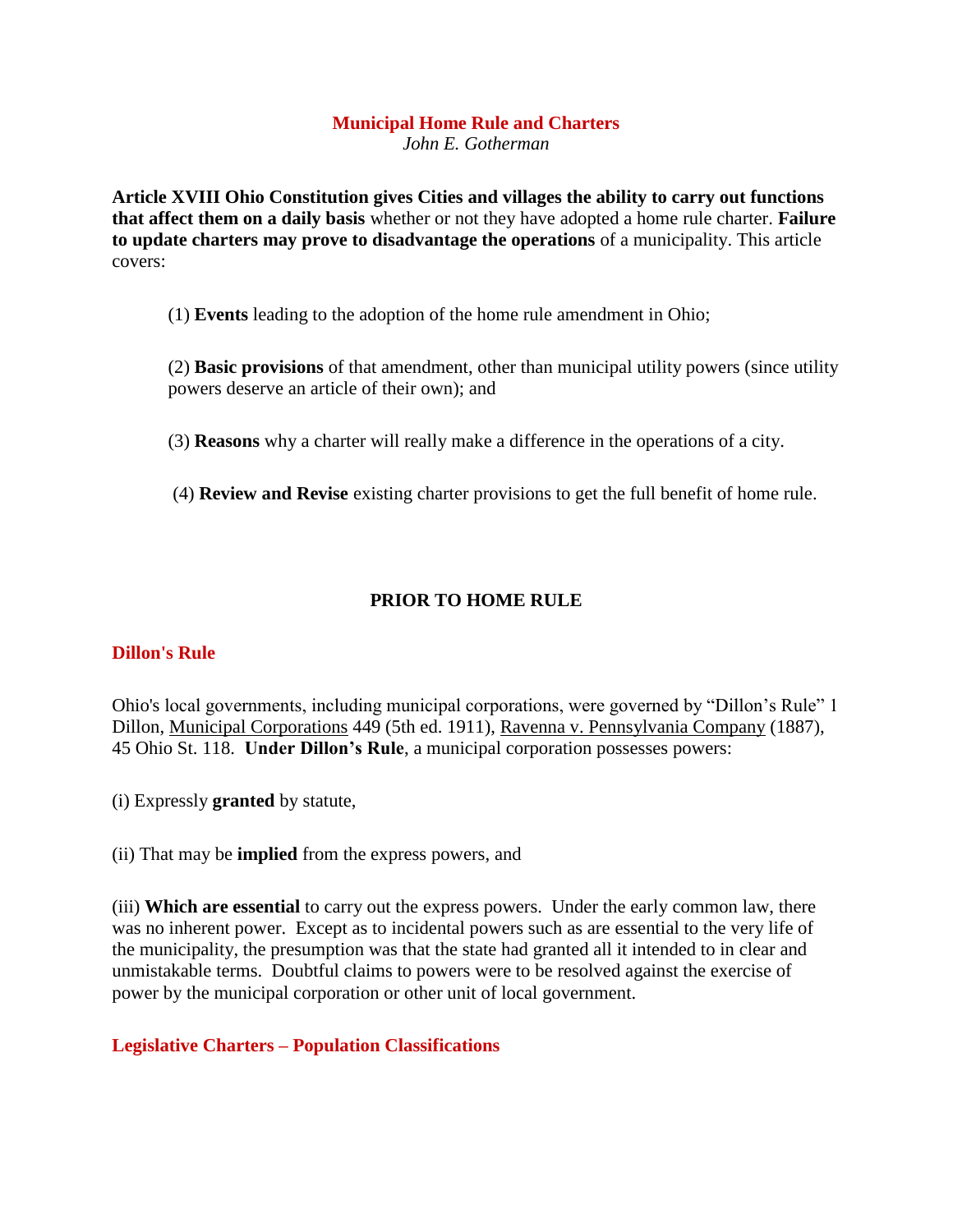Early municipal corporations were individually chartered by law by the Ohio General Assembly. The Ohio General Assembly controlled local municipalities' powers and their structures and forms of government. As would be expected, **abuses (political and otherwise) arose**, at least in the view of municipal supporters and the people of the state. The **Ohio Constitution of 1851** enacted:

## **Section 1** of Article XIII: **"The General Assembly shall pass no special act conferring corporate powers."**

**Section 6** of Article XIII: ordained: "The **General Assembly shall provide** for the **organization of cities and incorporated villages,** by the general laws…"

Later, the individual charter practice gave way to classifications of municipal corporations by population.

Two cases decided in 1902, State. Ex rel. Knisely v. Jones, , this reformed municipal statutes that were **based upon population classifications to be invalid as special acts**.

Thiscase in validated many of the **municipal statutes** were invalidated by these cases, so the Ohio Supreme Court **suspended the execution** of its order in Beacom for a little more than **three months.** 

During that period, the **municipal code of 1902 was adopted by the General Assembly**. With extensive amendments, the 1902 municipal code **serves as the basis for today's structure of government and procedures for non-charter municipal corporations**.

## **THE HOME RULE AMENDMENT**

## **The Constitutional Convention of 1912- Adoption of Article XVIII**

The second most **far reaching reform** was brought about by a constitutional convention that **resulted in the adoption of Article XVIII of the Ohio Constitution in 1912, better known as the "home rule amendment."** It is this amendment (amended slightly) that has persisted since 1912. The reasons most often attributed for adopting the home rule amendment are:

(i) To **free municipalities from** control by the General Assembly and **state officials** with respect to **local affairs** (powers of local self-government);

(i) To allow the **adoption of municipal charters** to provide for the **structure and organization** of the municipal government.

(i) To **facilitate** the ownership and **operation of utilities** by municipalities.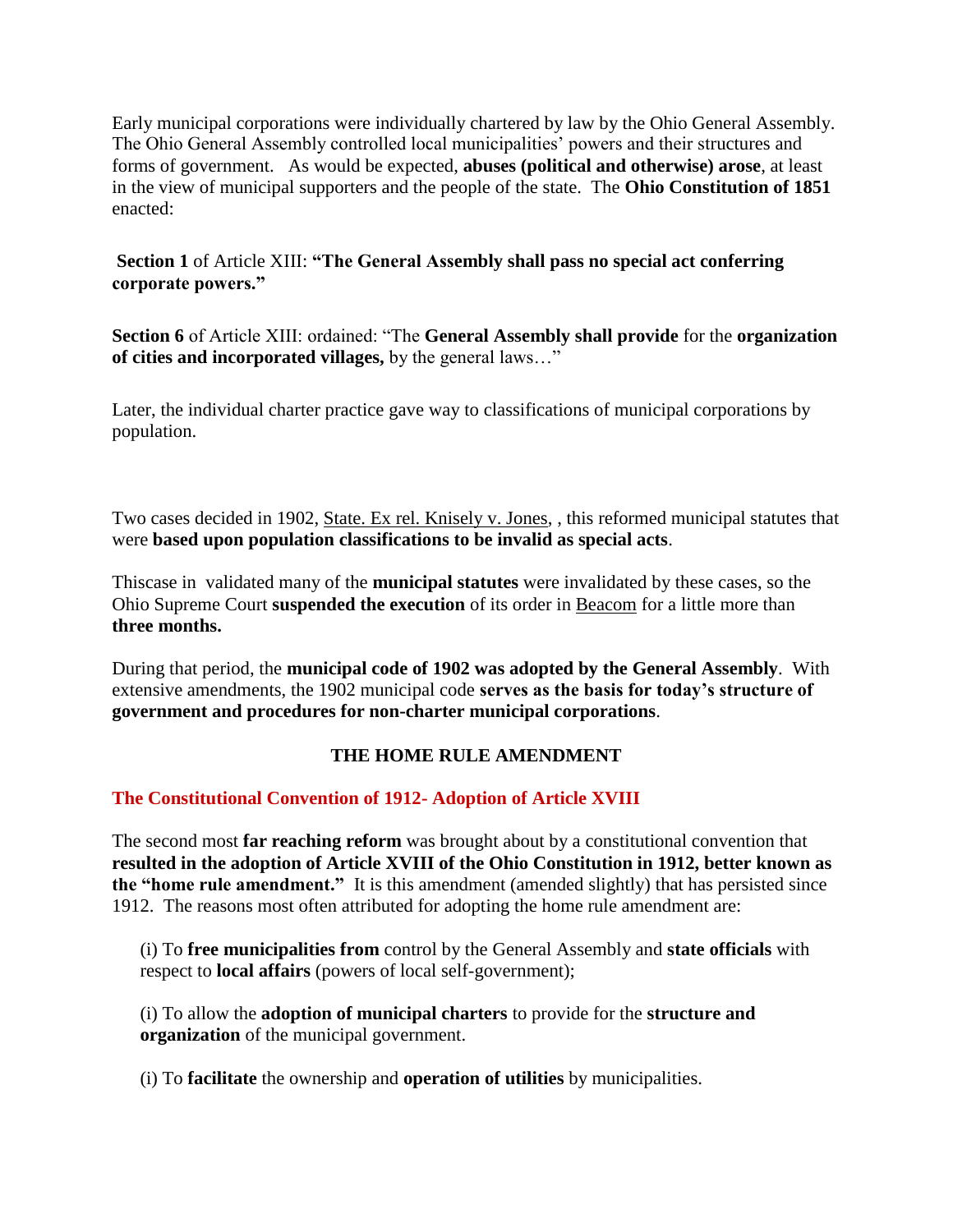This article will be to discuss the powers flowing from **Sections 1, 2,3,7,8 and 9 of Article XVIII** that provide for:

(i) classification into cities and villages (5,000 population mark, the only population-based classification permitted),

- (ii) powers of local self-government,
- (iii) police power and the adoption and amendment of charters.

### **Home Rule Powers Self-Executing**

**Ohio's home rule powers are self-executing** and do not require implementation by statute or by the adoption of a Charter. Perrysburg v. Ridgway (1923), 108 Ohio St. 245.

## **POWERS OF LOCAL SELF-GOVERNMENT**

Article XVIII, **Section 3.**contains three clauses:

(1) power to exercise **all powers** of local self-government.

(2) power to exercise **police powers concurrently** with the state.

(3) conflict clause, consistently been held to **modify** only clause 2, **the grant of police powers.**

**clause 1** generally has been held to **stand alone,** not modified by clause 3 (the conflict clause).

## **The Section 2 – 3 vs. the Section 3 – 7 Analysis: Procedural Powers of Local Self-Government vs. Sustantive Powers of Local Self-Government.**

**Section 2** provides - **general laws** passed shall provide for incorporation and government of cities and villages…

### **Section 3** grants municipalities **authority to exercise all powers of local self-government**…,

**Section 7** authorizes adoption of municipal charters and exercise of local self-government (**clause 1** in Chapter 3.01 above). It may be summarized this way:

1) If a **non-charter** municipality is involved, you **look to Section 2** of Article XVIII and the **statutes enacted by the General Assembly** with respect to "**the government" of the municipality.** In other words, powers of local self-government which are **procedural** (form or structure of government and procedures) **are controlled by Sections 2 and 3 of Article XVIII** and the **state law prevails** as to those **procedural powers** of local selfgovernment granted to non-charter municipalities by Section 3 of Article XVIII. See Morris v. Roseman (1954), 162 Ohio St. 447.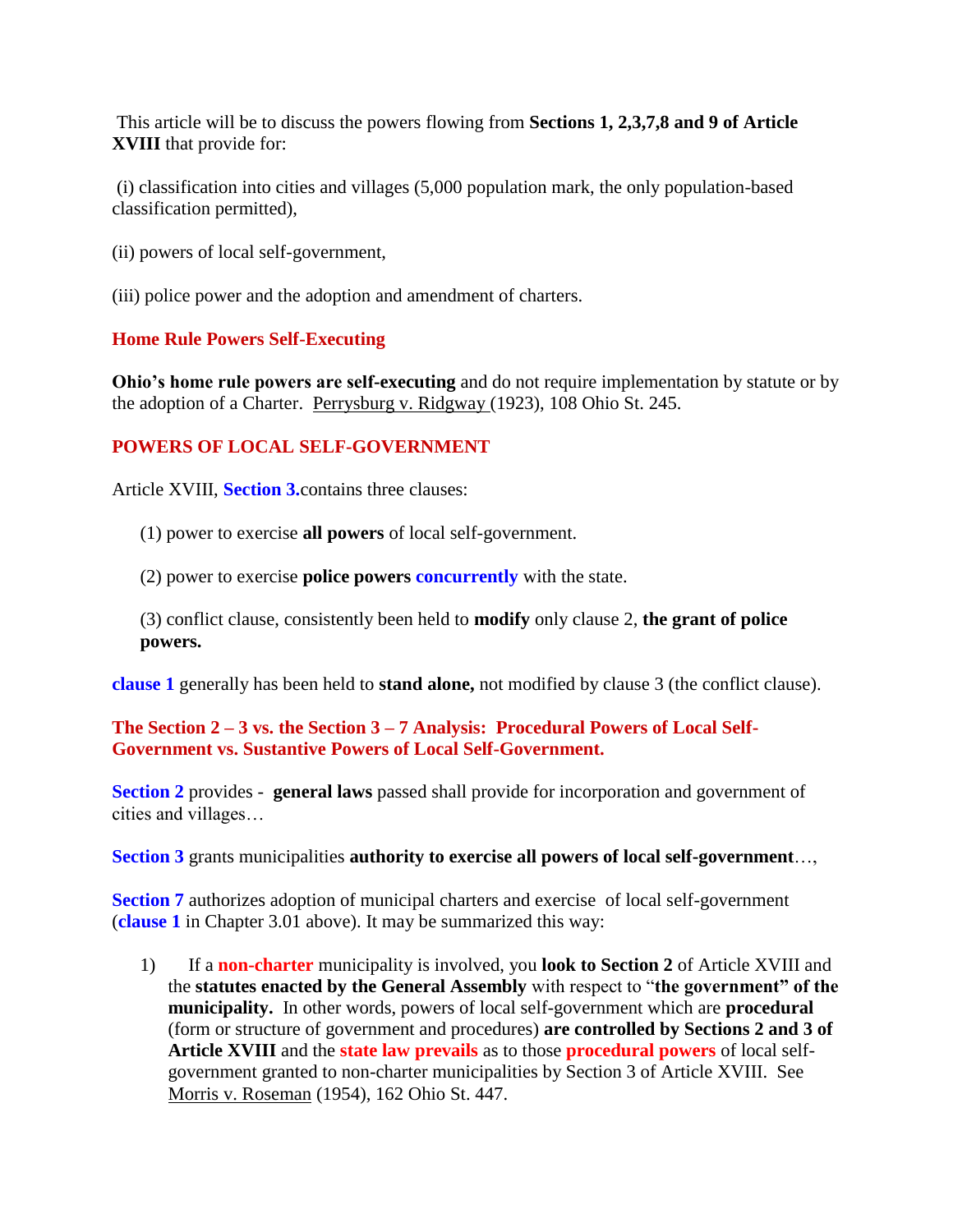- 2) if a **charter municipality** is involved, the **charter adopted** pursuant to **Section 7 , rather than the statutes, that prevails** with respect **to procedural powers** of local selfgovernment (structure and form of government and procedures).
- 3) If a **substantive power** (**not a matter of procedure or form or structure** of government), of local self-government is involved then regardless of whether a charter or non-charter municipality is involved, the **municipal exercise of "substantive" powers of local self-government prevails over the state laws.** See Benevolent Assn. v. Parma (1980), 61 Ohio St. 2d 375.
- 4) Of course, **if there is not collision** between a municipality's exercise of procedural powers **of local self-government and the state law**, the **non-charter municipality may exercise** its **procedural powers** of local self-government as **determined locally**.

### **The Statewide Concern Doctrine**

A **question** is whether the municipal exercise of power is a **power of local self-government or a matter of statewide concern.** If the matter involved **does not have extra-territorial impact**, then the power is a **power of local self-government**. If there is **extra-territorial impact**, then a **court** will look to see if the **municipality or the state has the predominant interest,** and

(i) will decide the matter to be a **power of local self-government** if the **municipality's interests are predominant** 

(ii) determine the matter to be a matter of **statewide** concern if **state's interests are predominant**. In other words, if there is extra-territorial impact, then the court will apply a balancing test, **balancing the interests of the municipality against the interest of the state**.

### **Examples of Powers of Local Self-Government**

The following are examples of matters the courts have held to be **powers of local selfgovernment** under **Section 3 of** Article XVIII, Ohio Constitution: (i) **power to tax,** Angell v. Toledo (1950), 153 Ohio St. 179; (ii) **power to incur debt** State. Ex rel. Gordon. V. Rhodes (1952), 158 Ohio St. 129; (iii) **urban renewal**, including **eminent domain,** State Ex rel. Brustle. V. Rich (1953), 159 Ohio St. 13; and (iv) many others, including **structure and form** of government, Fitzgerald v. Cleveland (1913), 88 Ohio St. 338, and **salaries,** Mansfield v. Endly (1931), 38 Ohio App. 528. See Chapter 5 of the text of Gotherman and Babbit, Ohio Municipal Law (2nd ed. 1975).

### **Examples of Statewide Concern**

The following are examples of matters the courts have held to be matters of **statewide concern**: (i) **sewage treatment,** Bucyrus v. Dept. of Health (1929), 120 Ohio St. 426; (ii) **detachment of territory,** Beachwood v. Board of Elections (1958), 167 Ohio St. 369, (iii) **cross-country electric transmission lines,** Cleveland Electric Illumination Co. v. Painesville (1968), 15 Ohio St. 2d 125; (iv) **prevailing wage law,** State ex rel. Evans v. Moore (1982), 69 Ohio St. 2d 88;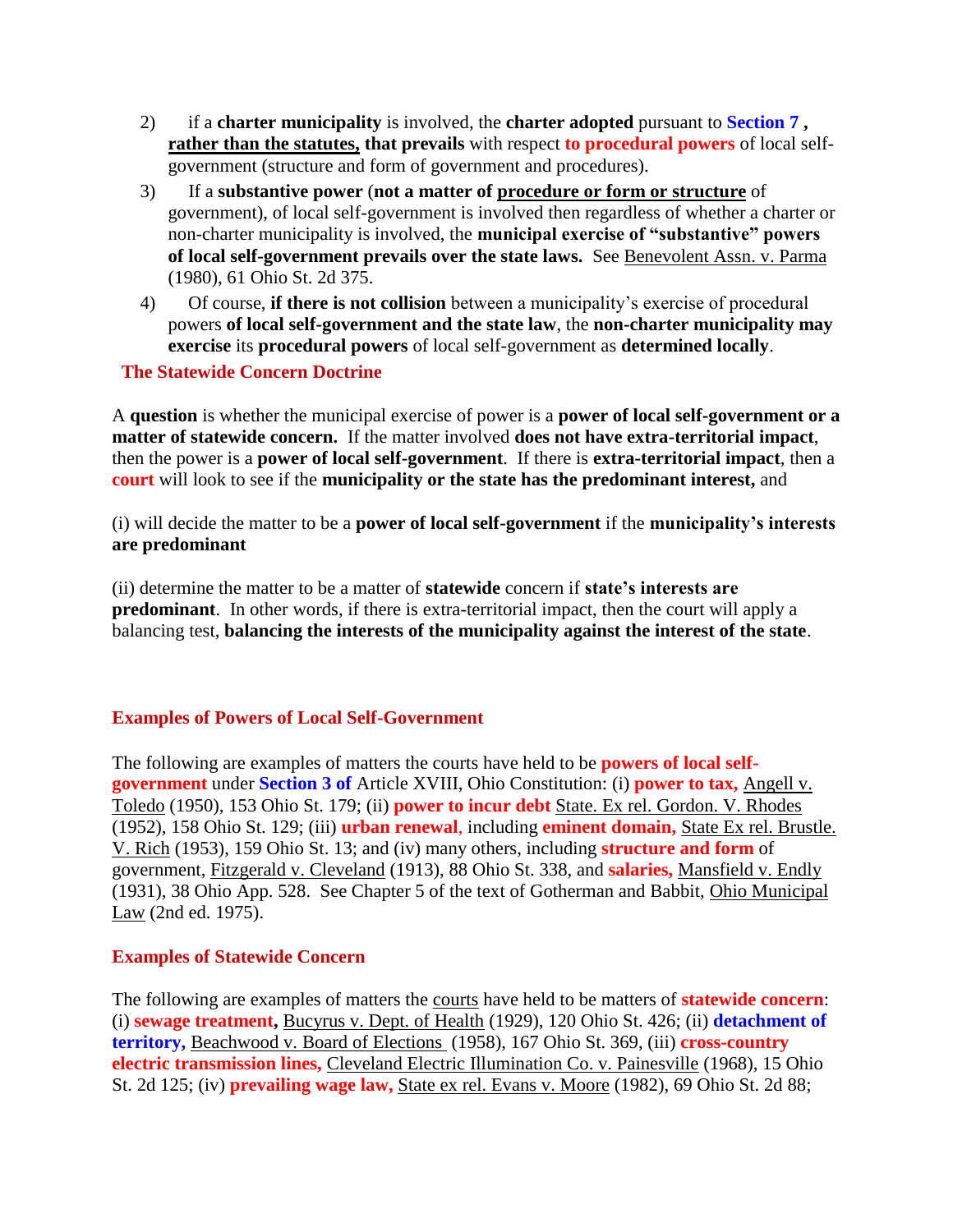and (v) **labor relations generally,** Kettering v. State Emp. Relations Bd. (1986), 26 Ohio St. 3d 50.

## **The Rocky River Case**

Ohio **Supreme Court held state law** --- public sector labor relations, definition of **"supervisors," – was statewide concern** therefore, **local ordinance defining supervisors for collective bargaining purposes was not a valid exercise of powers of local self-government**  under Section 3 of Article XVIII of the Ohio Constitution.

**Municipalities** won a temporary **victory** with respect to the **collective bargaining law** when the **Supreme Court held** that establishment of **compensation was a power of local** selfgovernment under **Section 3** ---and provision of **state public sector law** that required **binding arbitration for municipal safety employee compensation was unconstitutional. See Rocky River** v. State Emp. Relations Bd. (1988), 39 Ohio St. 3d 196 ("Rocky I").

A motion for **rehearing was denied** on **December 13, 1988** ("Rocky III"). A motion **to reconsider** the **Rocky II** decision to **deny a rehearing** was **granted on February** 10, 1989 ("Rocky III"). On **May 10, 1989**, the **Ohio Supreme Court reversed Rocky I** and **held that the state law** requiring mandatory and **binding arbitration is valid** and --**state law** prevails over an exercise of powers of **local self-government**, since the **statutory provision is within the General Assembly's authority to enact employee welfare legislation pursuant to Section 34, Article** II, Ohio Constitution.

**All decisions,** Rocky I, Rocky II, Rocky III and Rocky IV were **decided by a 4 to 3 vote** of the Court. **Between the decisions in Rocky I and Rocky II and Rocky III and Rocky IV**, an election occurred and the Court's **composition changed by one member.**

# **POLICE POWER**

**Section 3**, municipal corporations the **right to exercise police powers concurrently with the state so long as the exercise of the local police power does not conflict with the state's exercise of its police powers.** See Struthers v. Sokol (1923), 108 Ohio St. 263; Fondessy Enterprises, Inc. v. Oregon (1986), 23 Ohio St. 3d 213.

## **Conflict Test**

In Struthers v. Sokol, Supra the **Court held** that the usual **test for conflict** is a matter of "**determining…**whether the **ordinance permits or licenses that which the statute forbids and prohibits, and vice versa."** 108 Ohio St. 263, Syl. Para. 2. See also the following cases with respect to the conflict test: Auxter v. Toledo (1962), 173 Ohio St. 444; Cleveland v. Raffa (1968), 13 Ohio St. 2d 112; and Fondessy Enterprises, Inc. v. Oregon (1986), 23 Ohio St. 3d 213.

## **General Laws Must Create the Conflict**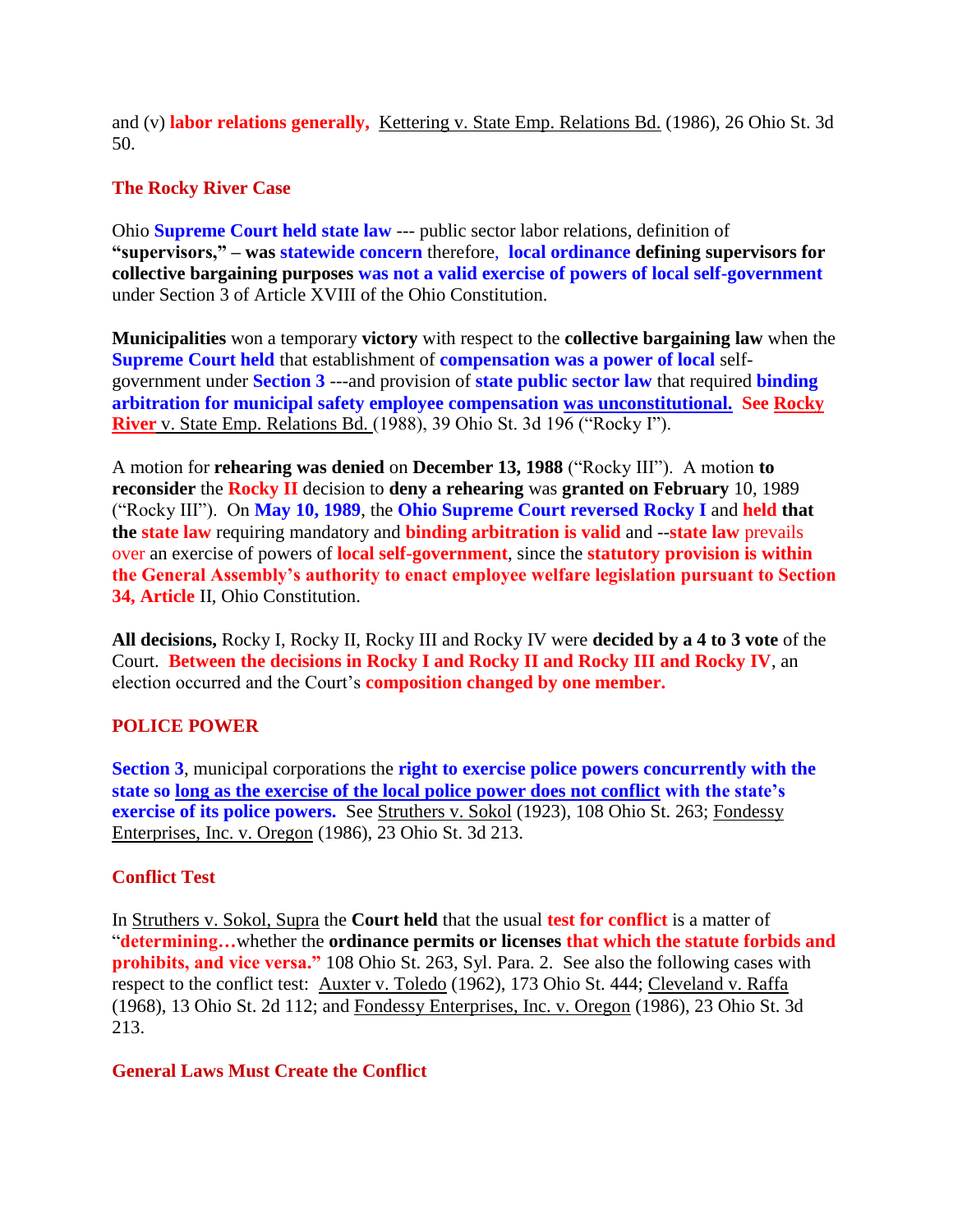Only **general laws may create a conflict** under Section 3 of Article XVIII, Ohio Constitution. Youngstown v. Evans (1929), 121 Ohio St. 342; West Jefferson v. Robinson (1965), 1 Ohio St. 2d 113. **A law that purports to authorize or prohibit the exercise of police power is not a general law**. To be a **general law** that will be **recognized to create a conflict** under Section 3 of Article XVIII, the **state law must be a substantive exercise of the state's police power.**

### **MUNICIPAL CHARTERS – PROCESS**

#### **Constitutional Power to Adopt a Charter**

Section 7 of Article XVIII of the Ohio Constitution is a primary interest to those interested in charter government. It simply states that a municipality may adopt and amend a charter for its government, and subject to the provisions of Section 3 of Article XVIII of the Constitution, may exercise under the charter all powers of local self-government.

#### **Action to Initiate a Charter**

Procedure for the adoption of a charter involves two steps. The first step is the placing of the Question of whether or not a commission shall be chosen to frame a charter on the ballot. This is done by either a two-thirds vote of council, or the council must submit the issue upon a petition of ten percent of the electors.

#### **Election to Select a Commission**

The question of selecting a charter commission is to be submitted at the next regular municipal election if one occurs not less than

Sixty nor more than one hundred twenty days after passage of the ordinance; otherwise it is to be submitted at a special election to be called and held within a period of not less than sixty nor more than one hundred twenty days after passage of the ordinance. The ballot is to be nonpartisan and provides for voting on the question of whether or not a charter commission is to be chosen and to provide for the election of fifteen members of the charter commission from the municipality at large. While the electors vote on both the question of whether or not a commission shall be chosen and for members of the charter commission, the members of the charter commission are elected only if the vote on the question of whether a charter commission is to be chosen is favorable to the selection of a commission.

### **Election to Adopt a Charter**

The second step, after the work of the charter commission is completed and it has prepared a legal document known as the proposed charter, is the submission of the issue of whether or not the particular charter proposed by the charter commission shall be adopted. The election on the adoption of the charter will be held at a date fixed by the charter commission which may be a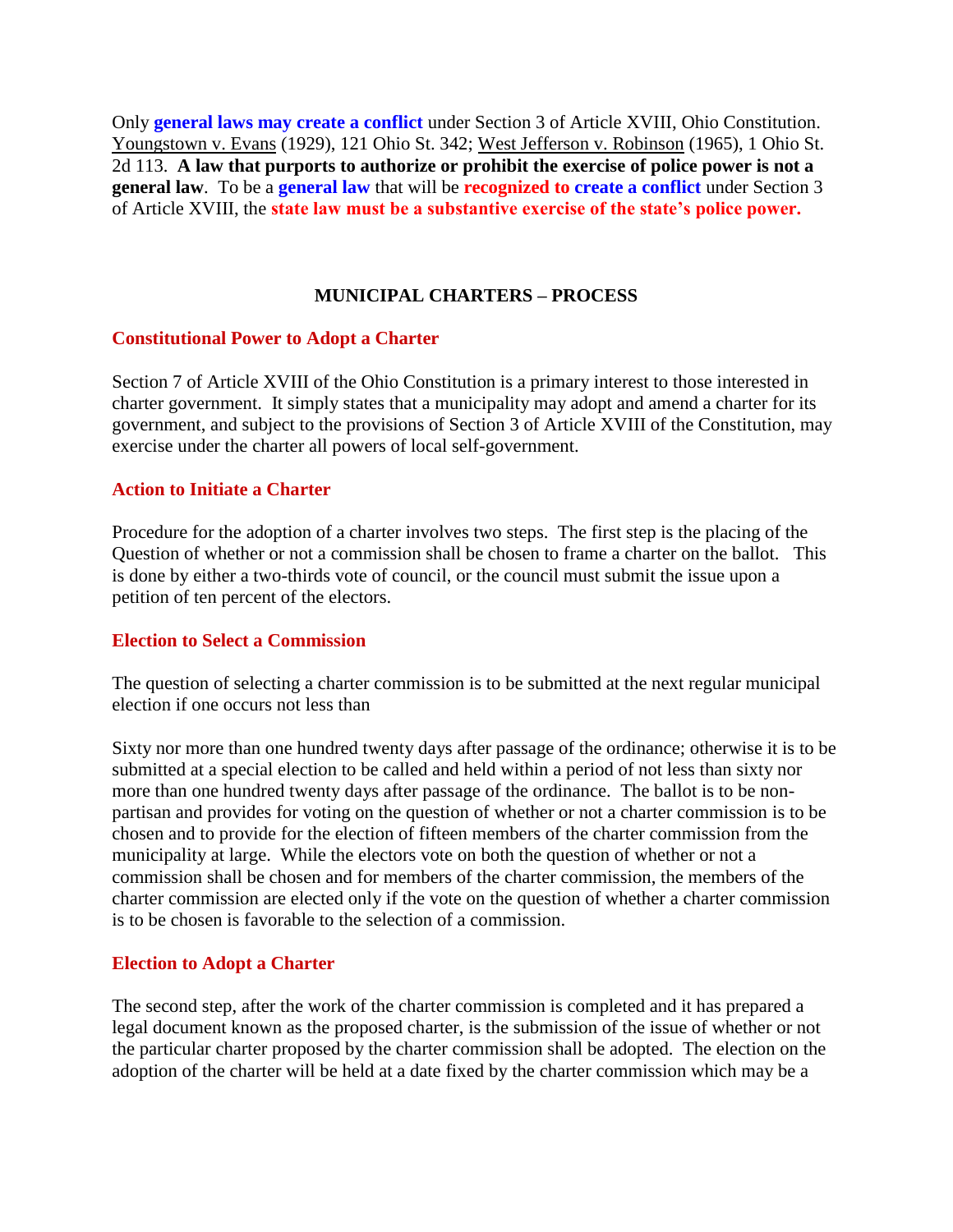general, primary or a special election, but it must be within one year after the election of the charter commission.

### **NATURE OF CHARTER**

#### **The Charter as the Basic Law of Municipality**

**The charter document is a legal instrument which may be compared roughly to a constitution. It will be the framework for the municipal government of the city for many years to come.**

### **Charter Specifies the Form of Government**

The charter will contain a form of government whether it be a strong mayor, weak mayor, city member or some other form of government. **It usually does not attempt to solve all the detailed administrative or legislative policy matters forever;** rather, it usually leaves a great deal of policy making power to council and gives it a degree of flexibility in meeting the needs of the municipality as they arise. A good charter, like a constitution, does not attempt to cover all situations specifically; rather, **charters are usually a statement of fundamentals.**

#### **The Charter as a Means of Local Self-Determination**

**Charters may be drafted to strengthen the democratic processes** and to give a more efficient government than is available under the statutory form. Under Article XVIII, Section 3 of the Ohio Constitution, all municipalities have all powers of local self-government. So, we see that at least in theory that a charter does not confer power or enlarge the scope of municipal powers; rather, it **distributes powers among the various elected and appointed officials and bodies**  and between the city officials and the citizens. In this respect, a charter should be more responsive to local needs and wants than the statutory form of government, since **the citizens will provide for the distribution of municipal powers as they see fit,** rather than relying upon the General Assembly as is the case under the general statutory form of government.

### **Charter as Expanding or Restricting Home Rule Powers**

Even though the theory of charter government is not to enlarge municipal powers, recent court decisions in Ohio appear to confer greater power upon charter municipalities as contrasted with non-charter cities and villages. However, a charter may expressly restrict municipal powers, and often is used for that purpose. Some scholars believe that all home rule powers under Article XVIII should exist without respect to the presence of a charter. Under that view, a charter is purely an instrument of limitation. This author's view is not so naïve as to believe that our courts will subscribe to such a view, and therefore, this author believes that as the cases are decided over time, the charter will continue to be a source of expanded home rule powers.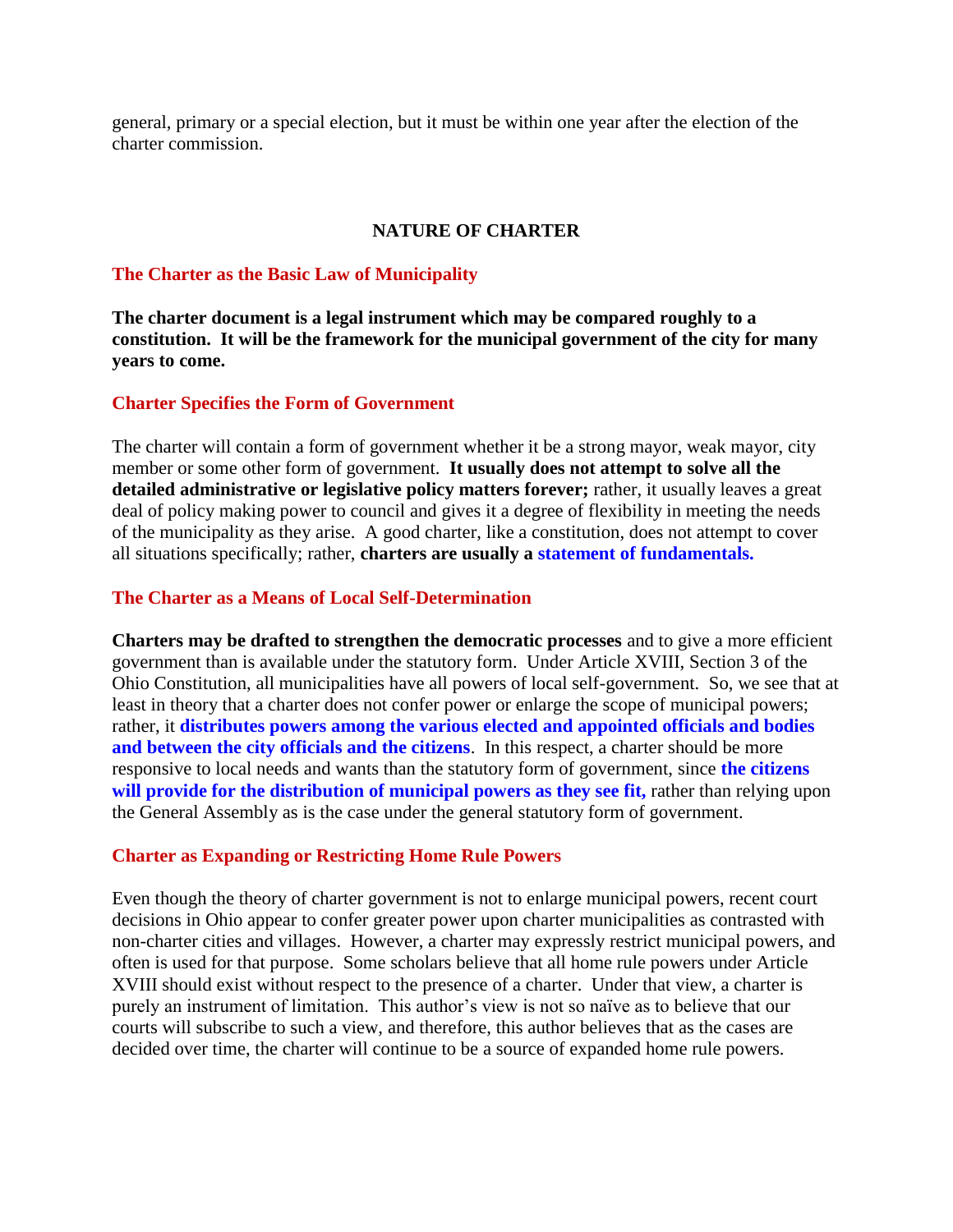### **WHY A CHARTER**

### **The Size Issue**

Often village officials do not consider a charter because they believe; the village is too small; they like to keep village government simple; it will cost too much to have a charter; they don't want to change the structure of government; a charter means political parties; and many other ideas which are not accurate. Let's examine some of the reasons village officials don't consider a charter.

Population size has nothing to do with efficient operations. In many respects the smaller villages suffer because of lack of clean-cut authority and lines of demarcation. The village statutory plan of government is full of unanswered questions. If the village is large enough to undertake municipal functions, then it needs a structure of government that will clear up what powers the mayor and council have and who exercises them. The charter can decide the questions of a separate council clerk, fiscal officer (including both the functions of chief fiscal manager and treasurer), No doubt population size will control the structure required, but to be sure, a charter can be clearer and more flexible than laws passed by 99 House members and 33 Senators in Columbus.

Keep the village government simple. That is exactly what a charter can do. Ask any village solicitor whether the statutory law governing villages is clear and simple. I believe they will agree with this author that the application of "village law" is a murky matter, full of uncertainties. A charter can fix that problem. By the way, if the people don't like the charter they can change it by a simple vote. Compare that process to convincing the General Assembly to make a change in the law

The argument is often made that it will cost too much to have a charter. I submit that you can't afford to be without a charter. Money mishandled, programs not completed, personal battles among the official without clear answers to their respective responsibilities result in ineffective governmental operations and citizen dissatisfaction. The cost of a charter is small compared to inefficiency. You get what you pay for.

If you don't want to change the structure of government, you don't have to; but you can tweak it so that it is more responsive to the citizens, so that it answers the question of who is clearly responsible for the functions to be performed and to make sure that your officials have the ability to take the simplest, most effective course of action. A charter can give you the necessary guide posts to cause the current or slightly modified structure to function better.

When you have a charter you have the choice as to whether you have a partisan or non-partisan primary and election to choose municipal officials. Regardless of what a charter provides, political parties exist. The nature of the municipality will decide if you have one or more active political parties at the municipal level.

One final comment, statutory plan cities would be better off if they adopted a charter, even if they don't change any part of their governmental structure. Court decisions often, no, nearly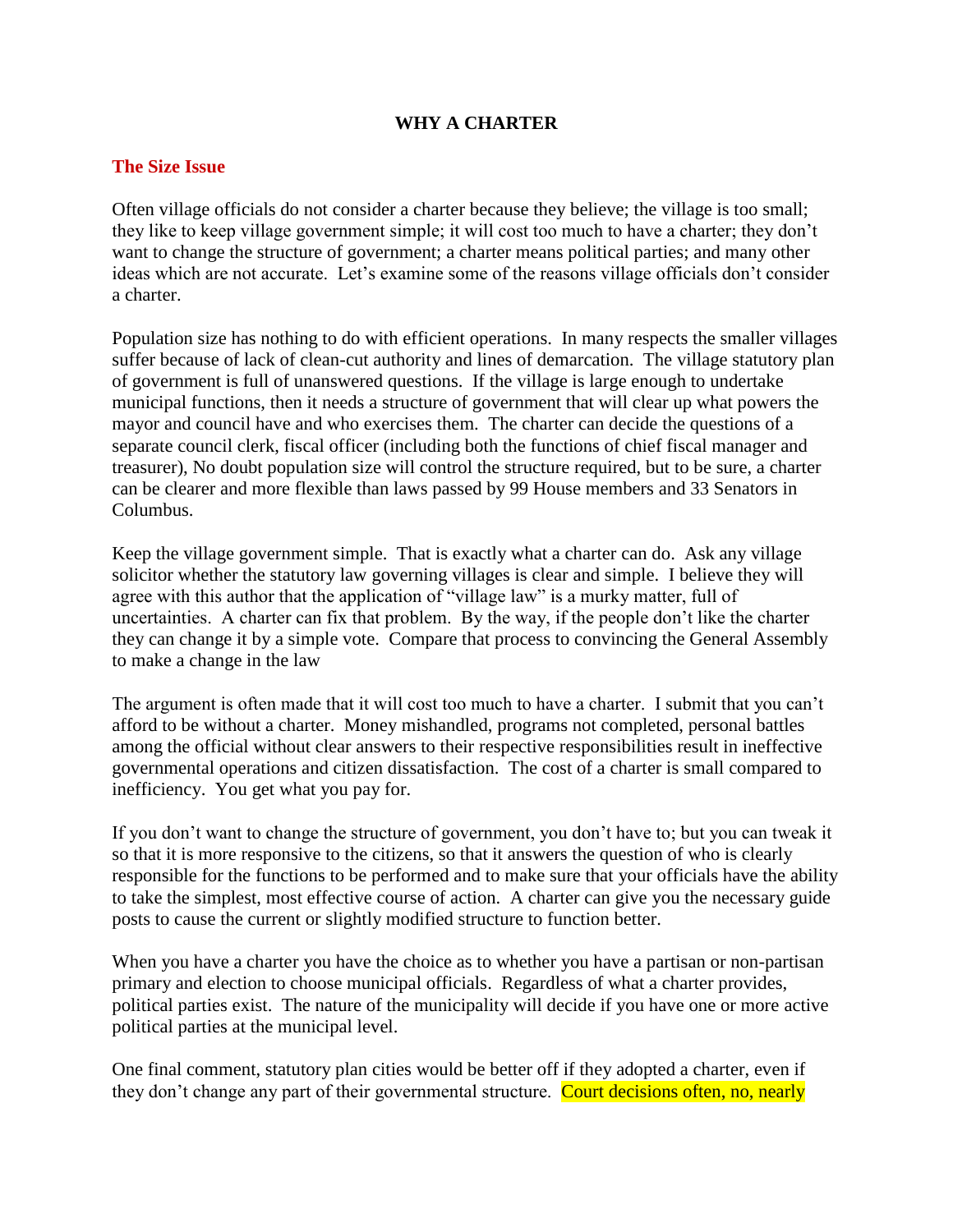always treat municipal powers better if a charter is involved. Besides the people will control their government since they, not the General Assembly, will make the final decisions on many issues by way of the charter and the ability to amend the charter. *John E. Gotherman, Counsel to the Ohio Municipal League and General Counsel to the Ohio Municipal Attorneys Association, is a leading authority on Municipal Home Rule and Charters*

## **WHY CHARTER REVIEW & REVISION**

It's tempting to answer the question of "why do we need charter review and revisions" with a simple statement that "things change," and to stop right there. If you operate a computer, you must update your programs to achieve the best results. If you are operating your city or village with a 1918 charter you probably have some serious problems. But the charter can be of a much later vintage and need revisions.

Most charters did not entirely reinvent the municipal "wheel" when the charter was adopted. For example, many charters simply took the statutory procedures and installed them as a part of the charter. Later the General Assembly revised the procedures to ease restrictions and to facilitate more efficient government. At an earlier time statutory plan cities and villages were required to read ordinances and resolution in full three times unless the rule was disposed with. The current state allows for readings by title only. A big time saver for legislative bodies. Another example is when the nature of the municipality changes. It may well be that because of the changed characteristics of the community, the people will be better served by at-large rather than ward council members or visa versa. Things change with the passage of time, and so should charters.

Many charters provide for a formal charter review or revision commission or committee to be appointed from time to time (every five to ten years for example). The Constitution allows either the people or the legislative authority to place charter amendments on the ballot for their approval or rejection.

Often the mayor and/or the council will appoint a committee to review and recommend changes in the charter either where the charter does not call for a review commission, or as an additional review. Sometimes a particular area of the charter, such as civil service, is singled out for review. This author has worked with all the possible alternatives to charter review. These are just as good as the persons who serve as the reviewers. All can be extremely useful. Occasionally a review body will recommend truly unusual changes. If the review body is formalized through the charter, it may be that the charter directs that "recommendations shall be placed on the ballot" or that recommendations are merely made to the council and that body decides whether to place the issue on the ballot.

This author had the privilege of representing the City of Bedford in the case of State ex. Rel. Bedford v. Coyahoga Cty. Bd of Elections, 62 Ohio St. 3d 17, 577 N.E. 2d 645, (1991). Bedford's review commission recommended that the city manager form of government be changed to a mayor/council form. The city council decided to approach the issue on a two step basis. They proposed to first place the following question on the ballot: "Should subsequent